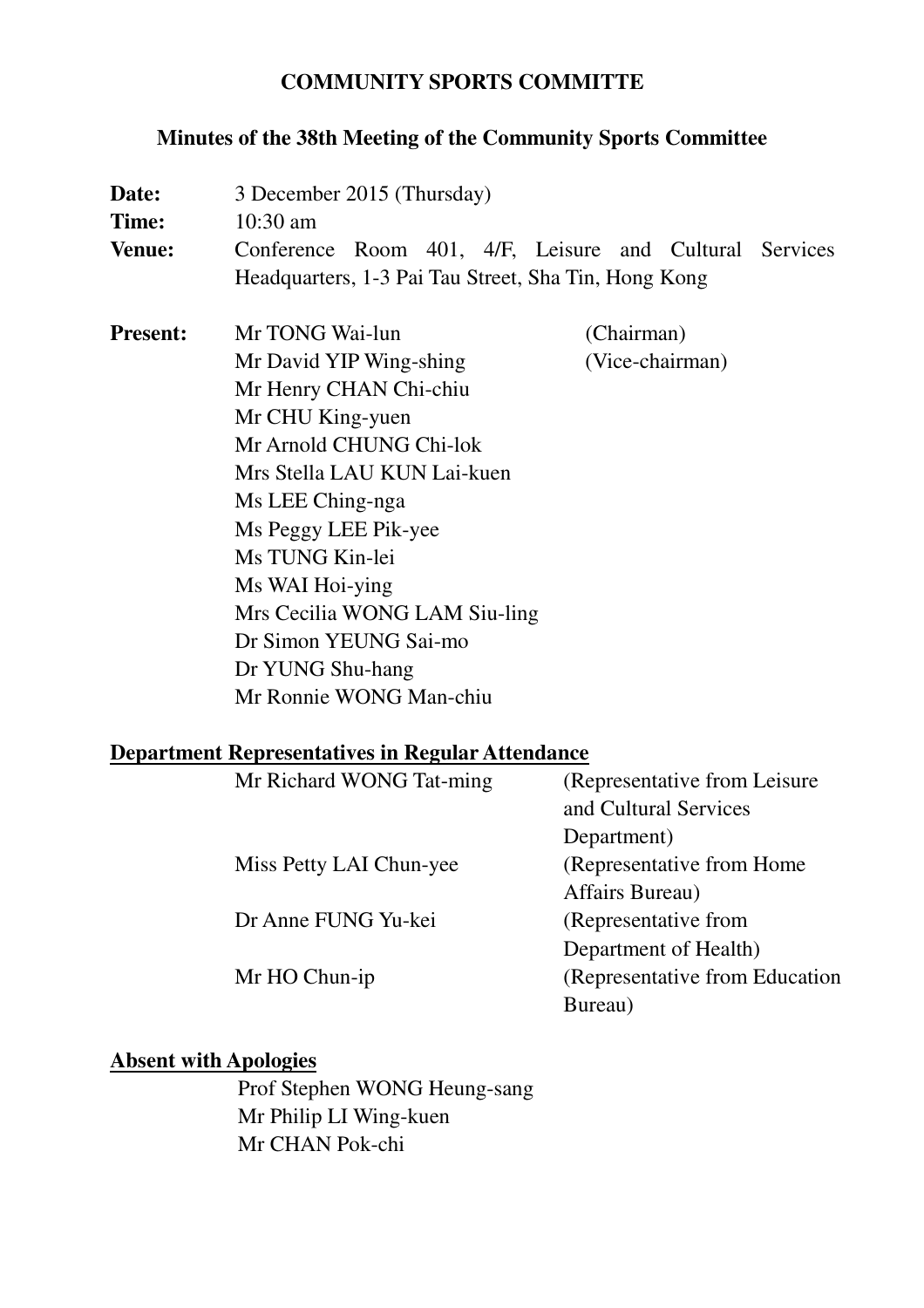#### **In Attendance**

|                  | Ms Michelle LI Mei-sheung  | (Leisure and Cultural Services) |
|------------------|----------------------------|---------------------------------|
|                  |                            | Department)                     |
|                  | Mr Raymond FAN Wai-ming    | (Leisure and Cultural Services) |
|                  |                            | Department)                     |
|                  | Mrs Susana TAI YIP Sau-lan | (Leisure and Cultural Services) |
|                  |                            | Department)                     |
|                  |                            |                                 |
| <b>Secretary</b> |                            |                                 |

| Ms Winnie LEE Fung-ming | (Leisure and Cultural Services) |
|-------------------------|---------------------------------|
|                         | Department)                     |

#### **Opening Remarks**

1.1 The Chairman welcomed all Members and representatives of various government departments to the meeting. He also welcomed Mr Ronnie WONG of the Sports Federation & Olympic Committee of Hong Kong, China to the meeting. Mr Wong represented Mr Kenneth FOK who was unable to attend the meeting.

1.2 The Chairman, on behalf of the Community Sports Committee (CSC), congratulated Dr YUNG Shu-hang on being awarded the Certificate of Commendation under the Secretary for Home Affairs' Commendation Scheme. He also extended sincere congratulations to Mr Henry CHAN on his appointment as a Justice of the Peace.

# **Item 1: Confirmation of the Minutes of Last Meeting of the CSC**

2.1 The draft minutes of the 37th meeting had been emailed to Members for comment on 28 October 2015 by the Secretariat. No proposals for amendments had been received so far. As no further amendment was proposed at the meeting, the Chairman announced that the minutes of the 37th meeting were endorsed.

#### **Item 2: Matters Arising**

3.1 The Chairman reported that there were no matters arising from the previous meeting, and directly moved on to Item 3 "Pilot Scheme for Student Athlete Support" (CSC Paper 05/15).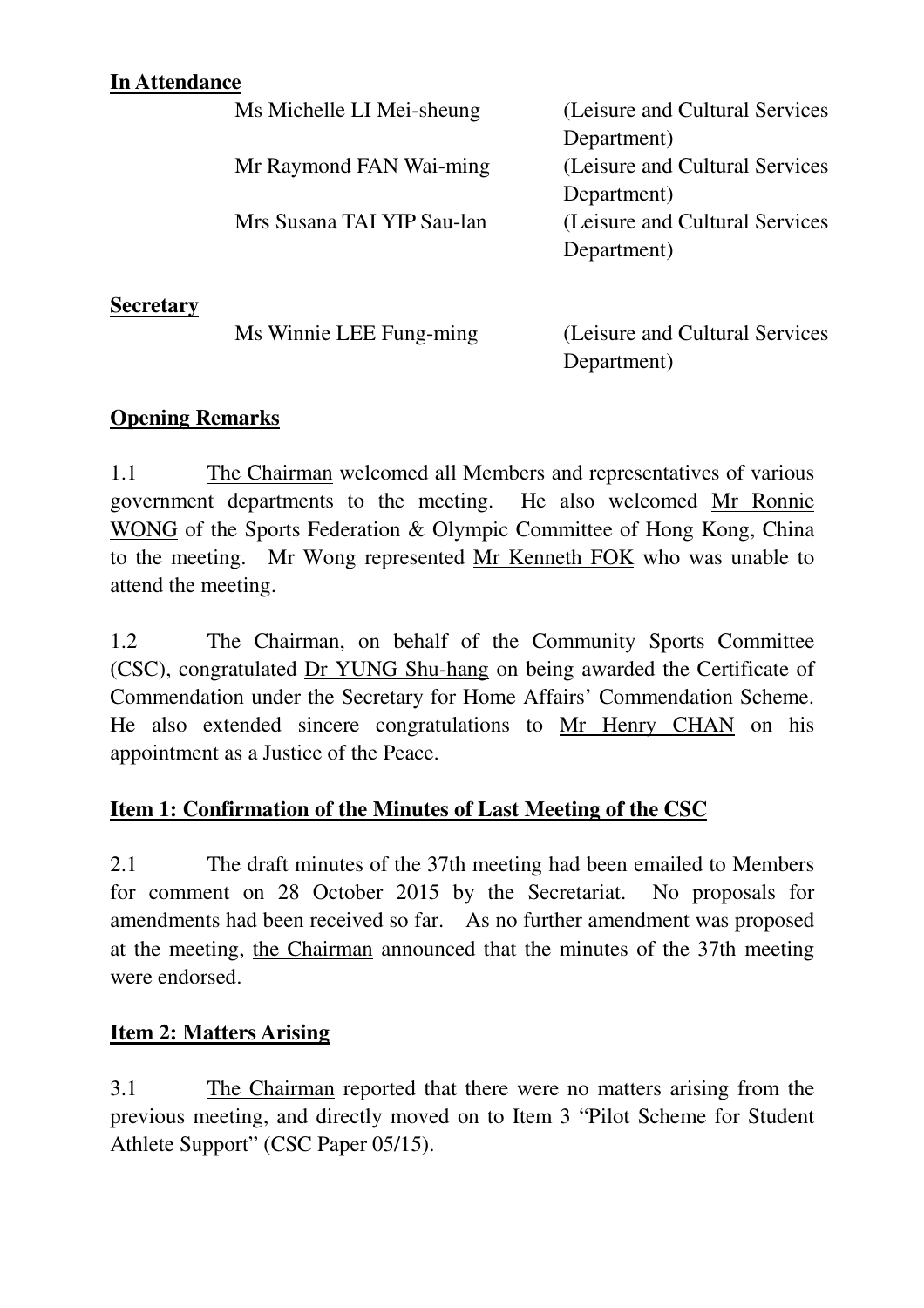# **Item 3: Pilot Scheme for Student Athlete Support (CSC Paper 05/15)**

4.1 Miss Petty LAI presented CSC Paper 05/15. Members' views on the paper were summarised as follows:

- (a) Mrs Cecilia WONG said that the Pilot Scheme for Student Athlete Support (the Pilot Scheme) attracted a large number of participating schools, showing that it was well received by schools and was successfully launched. She relayed the views of the special school sector, hoping that the Pilot Scheme would be extended to special schools, and that the scope of subsidies be expanded to cover accompanying persons of participating students in future in order to benefit more students.
- (b) Mr Henry CHAN enquired whether students would be given money to purchase sports equipment themselves, and whether the Bureau would consider obtaining companies' purchase discounts to lower the cost.
- (c) Mr David YIP, the Vice-chairman, supported the idea of allowing schools to decide on ways to purchase sports equipment at their own discretion for greater flexibility. Besides, to avoid suspicion of transfer of benefits, he considered it inappropriate to require schools to purchase sporting goods of a particular brand.
- (d) Dr Simon YEUNG suggested that the quotas for individual schools should be flexibly adjusted according to the characteristics of respective communities so that more students would be benefited from the scheme.
- (e) Mr CHU King-yuen hoped that the subsidy quotas under the scheme could be calculated on a cumulative basis, and suggested that any unused quota should be reserved for future use if a school had remaining quotas for that academic year. Besides, he said that setting different quotas for schools might create a labelling effect, but he believed that the allocation of quotas would not create a labelling effect on various aspects of the schools internally.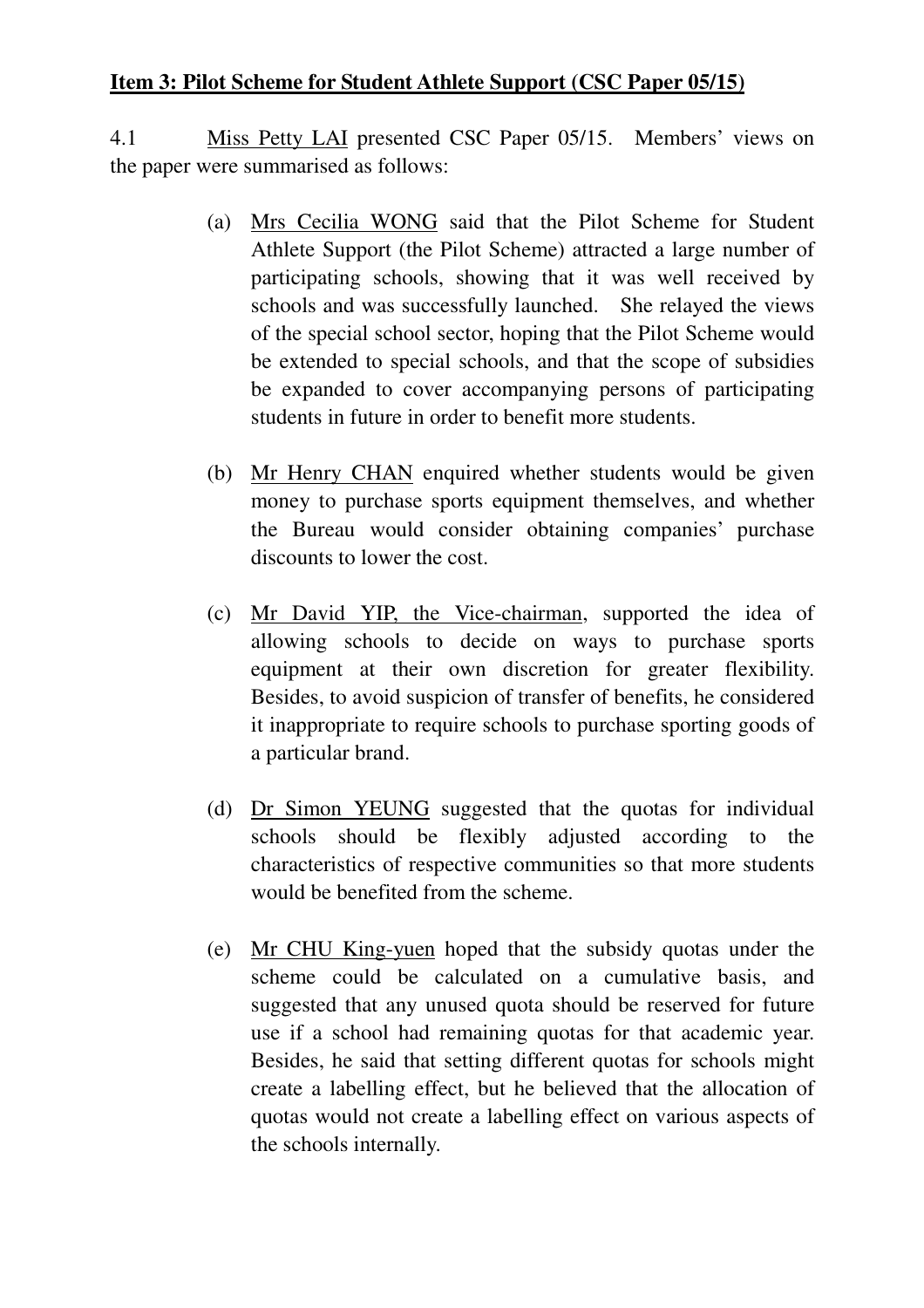4.2 Miss Petty LAI of the Home Affairs Bureau (HAB) thanked Members for their valuable views, and her responses were summarised as follows:

- (a) Application for the 2015/16 academic year was closed in mid-September; however, Members' views would be considered when conducting a review in future. The HAB would also explore the feasibility of including special schools in the scheme in future, and would further examine the proposal to subsidise accompanying persons of disabled students.
- (b) No specific ways to purchase sports equipment were stipulated in the current scheme. Students could purchase the sporting goods themselves or through procurement by the schools.
- (c) The purpose of setting a standard quota for schools in various districts was to avoid labelling effects. The HAB had considered increasing the overall school quota. The proposal was still under consideration as some schools had not fully utilised their quotas. She indicated that Members' views would be further considered thoroughly to refine the contents and details of the scheme in future.

4.3 The Chairman thanked Members for their valuable views. He said that the Pilot Scheme was a great success, with an increase of about 100 participating schools per academic year, demonstrating that the scheme was well received by schools, and that subsidies were provided for needy students to help them fully realise their potential in sports. Furthermore, he hoped that with the implementation of the Pilot Scheme, sports development of local schools could be enhanced, thus further promoting community sports programmes and fostering the culture of "Sport for All".

#### **Item 4: Any Other Business**

5.1 Mr CHU King-yuen reflected that confusion was likely to arise if members of the public were allowed to take part in football and jogging activities at sports grounds at the same time or users were allowed to enter the running tracks at sports grounds with wheelchairs. He hoped that the LCSD would take follow-up actions.